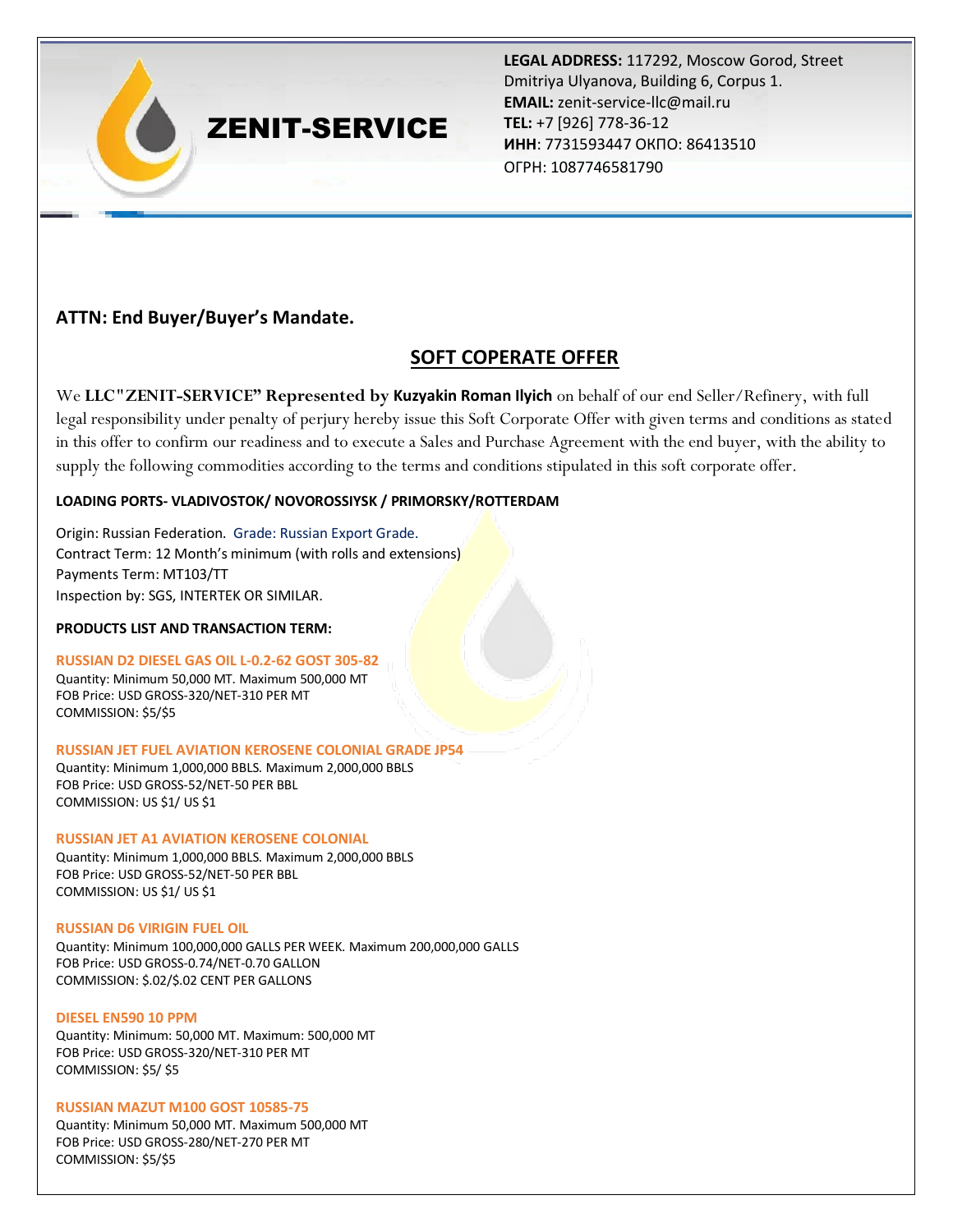# ZENIT-SERVICE

**LEGAL ADDRESS:** 117292, Moscow Gorod, Street Dmitriya Ulyanova, Building 6, Corpus 1. **EMAIL:** zenit-service-llc@mail.ru **TEL:** +7 [926] 778-36-12 **ИНН**: 7731593447 ОКПО: 86413510 ОГРН: 1087746581790

## **NON NEGOTIABLE PROCEDURE FOR FOB ROTTERDAM PORT:**

1 Buyer issues ICPO, and Company registration certificate.

2 Seller issues Draft contract, commercial invoice (CI), Buyer signs and return back to seller with TSA

3 Seller leases and pay the Buyer tank for 2 days and Buyer does pay his Tank Farm Company for 3 Days after his Tank farm Company has received the payment from Seller Company and along NCND/IMFPA for seller general manager to endorse.

- 4 Seller issues following PPOP document to Buyer
- A. tank Storage receipt (TSR) with GPS coordinate.
- B. Injection Report
- C. Dip Test Authorization Letter (DTA)-Unconditional
- D. Authorization to sell and to collect (ATSC)
- E. Fresh SGS Report
- F. Authorization to physically verify (ATV)

5 Buyer conducts DIP Test on the product in seller tank and makes the payment for Total value of product Injected into the Tanks Through the means of MT103-TT.

6 Seller instructs bank officer to issue Pay Order and pays both side's mandates and intermediaries in NCND/IMFPA in the transaction and subsequently monthly shipment continues as per terms and conditions of the sales and purchase agreement contract between buyer and seller.

### **ALTERNATIVE TRANSACTION PROCEDURE FOR FOB ROTTERDAM PORT:**

- 1. Buyer submits ICPO and TSA (Tank Storage Agreement) on receipt of Seller's Soft Corporate Offer.
- 2. Seller releases Commercial Invoice (CI), buyer sign and return back to seller along with IMFPA/NCND.
- 3. Seller issue DTA to be endorsed by buyer and buyer's tank farm.
- 4. Seller within Three days upon receipt of the endorsed DTA releases the following POP's:
- A. Tank Storage Receipt (TSR) with full info including Terminal, Barcode & GPS...Etc
- b. Injection report on Rotterdam Tank
- c. Fresh SGS Report less than 24 hours on Rotterdam tank
- D. Unconditional DTA on buyer's name
- e. Authorization to verify (ATV)
- f. Authorization to Sell and Collect fund (ATSC)